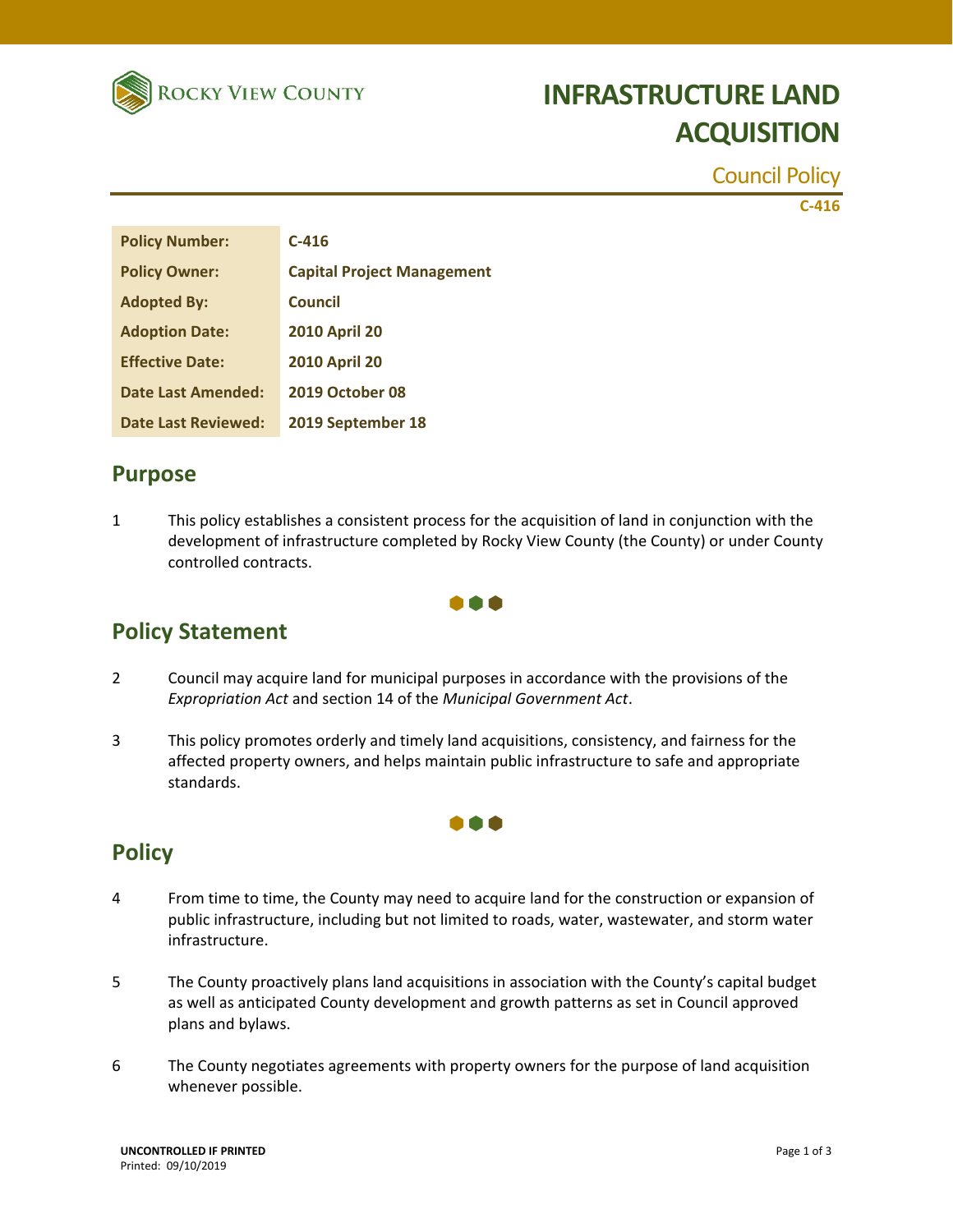

# **INFRASTRUCTURE LAND ACQUISITION**

Council Policy

**C‐416**

- 7 When acquiring land, the County negotiates agreements based on the market value of the affected land in order to provide compensation for the property owner.
- 8 If a negotiated agreement cannot be reached, the County may seek expropriation if directed by Council in accordance with the provisions of the *Expropriation Act*.

...

| <b>References</b>                     |                                                                                           |  |
|---------------------------------------|-------------------------------------------------------------------------------------------|--|
| <b>Legal Authorities</b>              | Expropriation Act, RSA 2000, c E-13<br>٠                                                  |  |
|                                       | Municipal Government Act, RSA 2000, c M-26<br>$\bullet$                                   |  |
| Related Plans, Bylaws, Policies, etc. | Rocky View County policy C-216, Tangible Capital Assets                                   |  |
|                                       | Rocky View County policy C-318, Pathways and Trails<br>$\bullet$                          |  |
|                                       | Rocky View County policy C-400, Annual Road and Bridge<br>$\bullet$<br>Program            |  |
|                                       | Rocky View County policy C-425, Road Management<br>٠                                      |  |
|                                       | Rocky View County policy C-459, Storm Drainage<br>$\bullet$<br><b>Improvements Policy</b> |  |
|                                       | Rocky View County policy C-460, Capital Priorities Policy<br>٠                            |  |
|                                       | Rocky View County bylaw C-7356-2014, Transportation<br>$\bullet$<br>Offsite Levy Bylaw    |  |
| <b>Related Procedures</b>             | Rocky View County procedure PRO-416, Infrastructure Land<br>Acquisition                   |  |
| Other                                 | N/A                                                                                       |  |
|                                       |                                                                                           |  |

### **Policy History**

Amendment Date(s) – Amendment Description

Review Date(s) – Review Outcome Description

- 2019 October 08 Council amended to align with current practices and policy standards
- 2019 September 18 Minor changes to current practices, update to format required